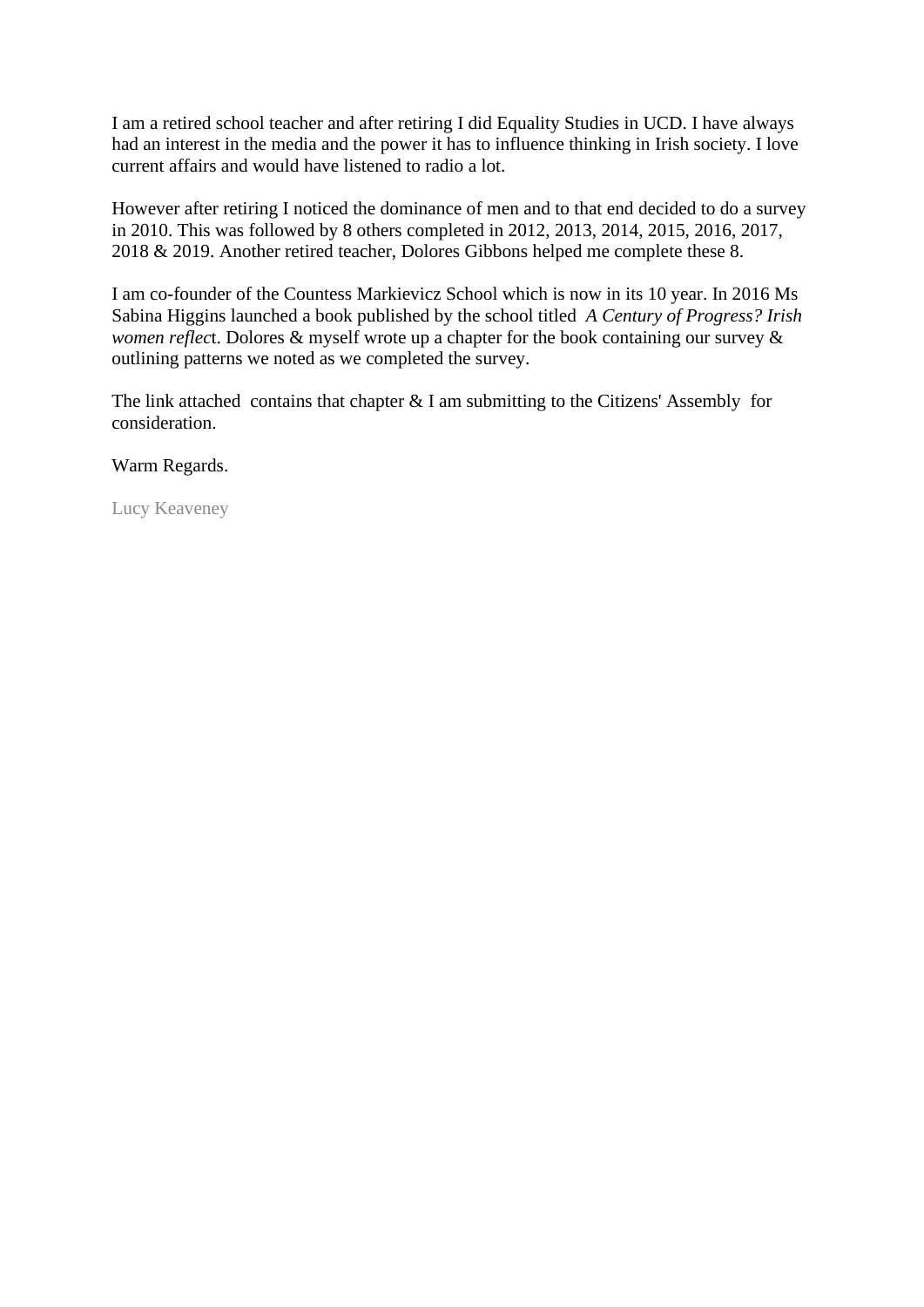#### **MISSING VOICES**

#### *Women's Voices still adrift on the airwaves.*

Women's voices, experiences and expertise continue to be regarded by news industries as less important than those of men.

-Ross & Carter, *Women and News*:

*A long and Winding Road* (1148)

### **Introduction**

In Ireland, women currently comprise 51% of the population, yet they are marginalised both in politics and in the media. Steps have been taken to address this problem in the political arena with the implementation of gender quotas which were introduced with modest success in the 2016 general election. However, there is no evidence that the corresponding imbalance in the media which sidelines women's voices and opinions is being redressed, particularly in the area of current affairs programming.

Seventy one countries took part in the first Global Media Monitoring Project in 1995.This project examined the role and representation of women in the media and takes place every five years. At that time, only 17% of the people heard or read about in Print/Radio and TV news were female. In 2005, the survey concluded that women were virtually invisible in terms of news and media content. While there has been some progress over the last ten years, findings from the 2015 survey (involving 130 countries) show still only 24% of the voices heard or read about were female. This figure demonstrates very little improvement since the project began in terms of women's visibility and at this rate of progress it will clearly take a very long time to achieve true equality.

To ascertain the situation in Ireland, six week-long surveys have been carried out which tracked the voices of women in current affairs programmes on our three national stations RTÉ1, Newstalk and Today FM. The original concept for these snap surveys - recording women's voices - originated at an International Women Empowering Communication Conference in Bangkok in 1994. In this article we explain areas of concern we observed as we carried out our surveys and we draw attention to other relevant research and points of view. Finally we try to show what is needed to redress gender imbalance in media organisations here.

## **The Irish Context**

The first of these snap surveys was carried out in September 2010. This was followed by a second in March 2012. The third was carried out in October 2013. A fourth survey was conducted in April 2014 while the fifth was conducted over 5 days in June 2015. The most recent survey was carried out during the week beginning 4 April 2016. These were snapshot surveys concentrating on female representation on current affairs programmes, focussing on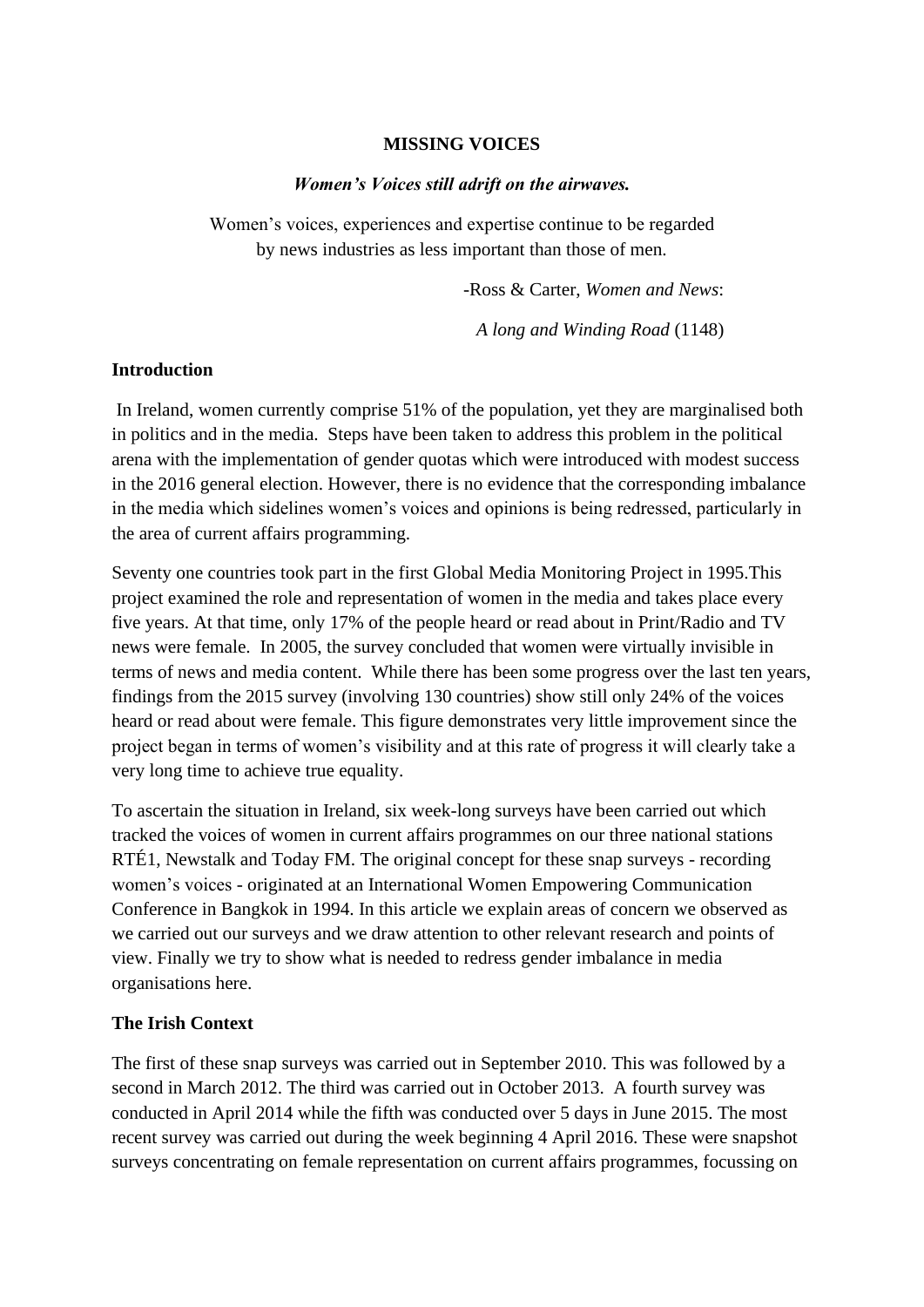the voices of women as heard without reference to the time allotted to their contributions**.** Women's presence as guests on panels, interviews with women and reports by women were monitored for all six surveys. The results are outlined in the following table:

|                        | 2010  | 2012  | 2013 | 2014 | 2015 | 2016 |
|------------------------|-------|-------|------|------|------|------|
| <b>RTE Radio 1</b>     |       |       |      |      |      |      |
|                        |       |       |      |      |      |      |
| Morning Ireland        | 14%   | 14%   | 27%  | 27%  | 36%  | 19%  |
| Pat Kenny/             | 22%%  | 31%   | 15%  | 44%  | 28%  | 21%  |
| S.O'Rourke             | (P.K) | (P.K) |      |      |      |      |
| News At One            | N/A   | 14%   | 18%  | 35%  | 31%  | 31%  |
| Drive Time             | 21%   | 15%   | 23%  | 34%  | 27%  | 27%  |
| Late Debate            | N/A   | N/A   | 15%  | 34%  | 20%  | 17%  |
| <b>Marian Finucane</b> | 18%   | 23%   | 25%  | 35%  | 23%  | 25%  |
| This Week              | N/A   | N/A   | N/A  | 12%  | 20%  | 16%  |
| Saturday with Claire   | N/A   | N/A   | N/A  | 17%  | 20%  | 23%  |
| <b>Byrne</b>           |       |       |      |      |      |      |
|                        |       |       |      |      |      |      |

**Women's Voices on the Airwaves 2010-2016**

| <b>Newstalk</b> | 2010 | 2012 | 2013 | 2014 | 2015 | 2016 |
|-----------------|------|------|------|------|------|------|
| NT Breakfast    | 21%  | 25%  | 19%  | 32%  | 27%  | 26%  |
| Lunchtime       | N/A  | 22%  | 29%  | 30%  | 47%  | 26%  |
| Pat Kenny Show  | N/A  | N/A  | 35%  | 17%  | 27%  | 34%  |
| The Right Hook  | 11%  | 31%  | 20%  | 5%   | 20%  | 26%  |
| The Sunday Show | 17%  | 22%  | 21%  | 23%  | 29%  | 6%   |

| <b>Today FM</b> | 2010 |      | 2013 | 2014 | 2015 | 2016 |
|-----------------|------|------|------|------|------|------|
|                 |      | 2012 |      |      |      |      |
| The Last Word   | 14%  |      | 19%  | 28%  | 24%  | 23%  |
|                 |      | 16%  |      |      |      |      |

In our article "Voices of Women - Still missing in 2014," we credited RTÉ with making progress in the following programmes: *Morning Ireland, Today with Seán O'Rourke*, *News at One*, *Drivetime*, *Late Debate* and *Marian Finucane* noting the increased female representation between 2010 and 2014. However, looking at the survey carried out in June 2015 this progress was not sustained with the exception of *Morning Ireland*. The most recent survey carried out in April 2016 confirms that progress made in one year can fall back in a follow up survey. As the table shows, far from making progress, half of the programmes monitored regressed in terms of participation of women while two others remained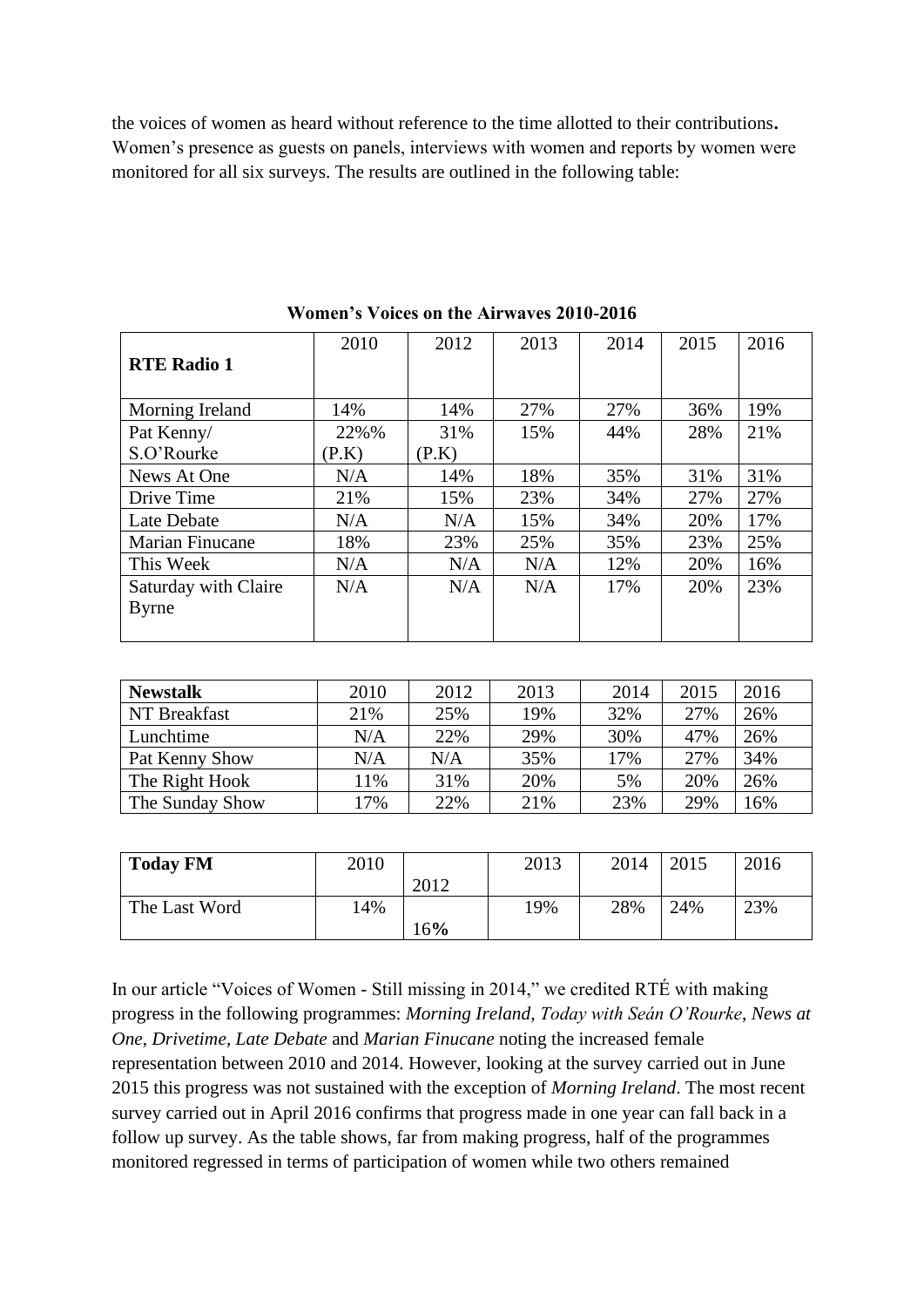unchanged. There is no doubt that the dominance of men on the airwaves is the direct result of the key issues which were part of the public discourse for the week - the formation of government and the Panama papers leak. This is a cause of concern and indicates a need to develop strategies and policies to increase and maintain the presence of women in this area, irrespective of the burning issues of the day

The programme which improved most in 2015 was *Newstalk Lunchtime* presented by Jonathan Healy. His programme went from a low of 22% in 2012 to 47% in 2015. However in the most recent survey this programme slipped back to 26%, a figure which is worse than the 2013 survey. The 2015 survey was carried out during the week when Catherine Murphy was prominent in the Dáil on the IBRC inquiry. It was also the week of the resignation of Sepp Blatter as President of FIFA. This particular scandal, as well as dominating sports reports, also made its way into current affairs and was robustly debated from a male perspective only.

On Tuesday, 3 June 2015, Kathy Sheridan wrote in the Irish Times about sexism in sport in general and in FIFA in particular. She quoted sexist comments made by Blatter at board meetings which were not challenged by fellow board members. She also quoted a figure from a UK study which showed that: "two thirds of women working in British football had experienced sexism." If the author had been invited on to one of these programmes to tease out the issues cited in her article, this would have widened the debate around the gender issues that FIFA and other sporting organisations need to address. However it appears that the male anchors and their backroom teams are so steeped in the prevailing macho culture that they could only see the issue from a male perspective.

The most recent survey was carried out during the talks for the formation of the next government and also the Panama Papers revelations. *Morning Ireland,* over the course of the week had just one woman commenting on the formation of the government with no women commenting on the financial scandal. *Drivetime* had two female politicians and their political correspondent commenting on government formation over the five days while one female academic was also interviewed. The only female voice commenting on the tax avoidance scandal was heard on the *News at One* programme. A similar pattern was also noted on the other two stations. These are prime example of how our radio stations are stereotyping women.

In September 2012 journalist and commentator Alison O'Connor, as part of an academic thesis, met and interviewed some of the "gatekeepers" (producers and editors) in a survey she carried out focussing on *Morning Ireland*. From those discussions she concluded:

> It appeared to this researcher that they were aware the issue of gender balance was something that had not been adequately addressed by their organisation but they did not wish to be quoted on the record criticising this policy.

Another feature noticed in our media monitoring is that of the 'token female' being a regular feature of programmes such as *The Late Debate*, *The Marian Finucane Programme* and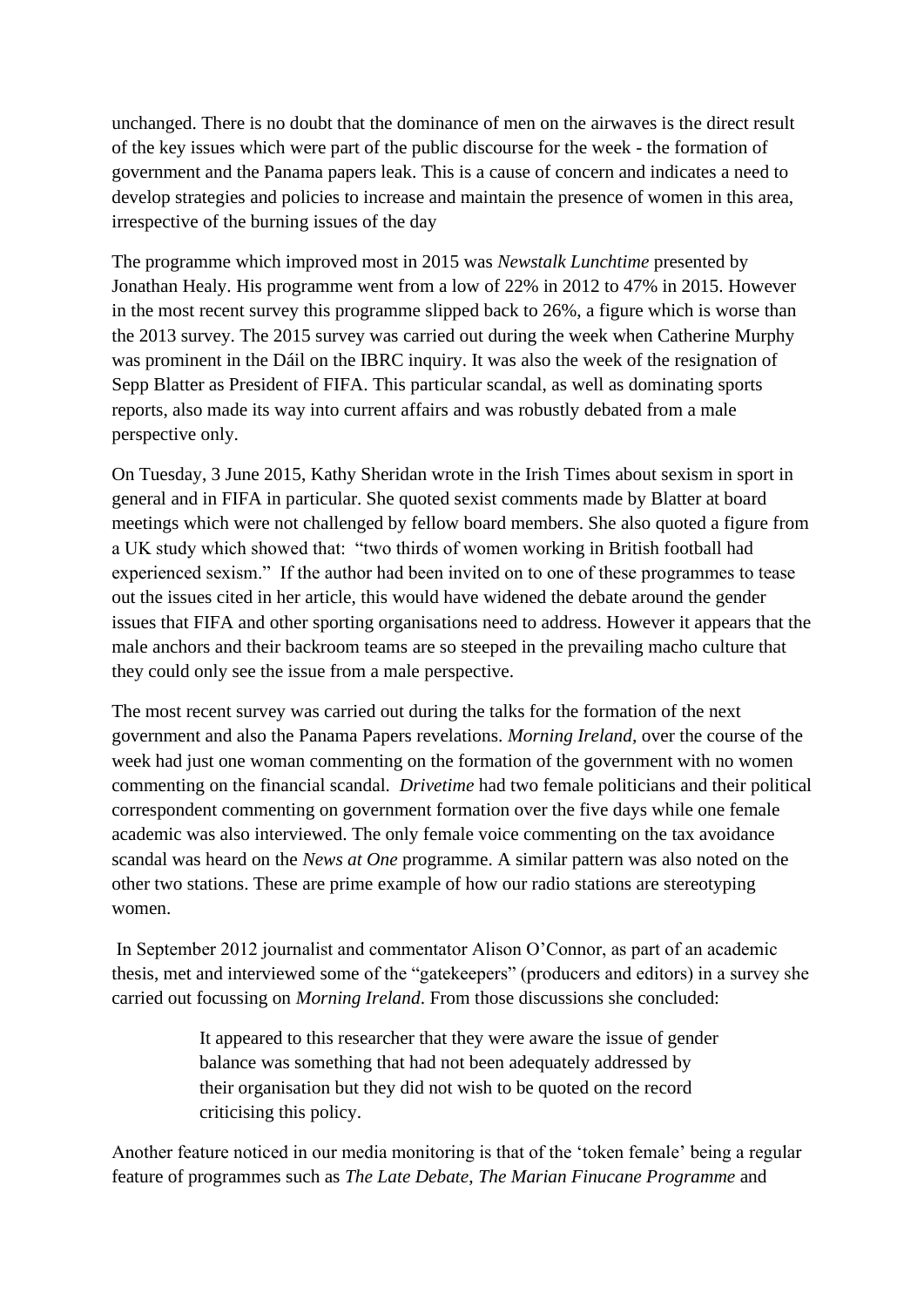*Saturday with Claire Byrne*. The problem with this, apart from it being tokenistic, is that women are often shouted down and their voices drowned out especially during heated debate. This constant interrupting is frustrating to listen to and the one woman is often the very last to be invited into the discussion. Male presenters frequently interrupt, as do male guests. Indeed getting a woman into the studio or on to a panel is no guarantee that her voice will be heard. In many cases the woman is just there to tick the gender box. This demonstrates the urgent need for gender equality training. Male guests, who are usually on friendly terms with the presenter because of the frequency with which they appear, generally get longer speaking times. This pattern was also observed in the National Women's Council of Ireland (NWCI) *Hearing Women's Voices?* This was a detailed study of the underrepresentation of women in Irish current affairs programmes at peak listening times which was launched in November 2015.

A pattern emerged during the surveys showing that the gender balance deteriorated on Fridays. In 2010 *Morning Ireland* interviewed their highest number of men for the week on Friday 17 September with a ratio of 14 men to 1 woman. That same day *Drivetime* interviewed 17 men and 1 woman. On Friday 2 March 2012 *Morning Ireland* had 11 men and 1 woman, while on that same day *Pat Kenny* had his highest number of male guests (9 men and 2 women). In the 2015 survey Sean O'Rourke interviewed 12 men and 1 woman on Friday 5 June. On that same day, *Drivetime* had 12 men and just 1 woman. In the 2016 survey Seán O'Rourke interviewed 12 men and 5 women on Friday 8 April while Jonathan Healy interviewed 8 men and no women. Bobby Kerr, who was standing in for Pat Kenny interviewed 7 men and 1 woman.

#### **Presenters**

Similarly the dominance of male presenters on Fridays was also noted.

In September 2014 Una Mullally wrote about the "glass ceiling" for women in broadcasting:

Anyone familiar with Marconi House on Digges Lane in Dublin, which houses Newstalk, TodayFM and TXFM, will notice that one of its design features is an actual glass ceiling - perhaps a message to women looking to get on air."

In the article Mullally focussed on the dominance of men in presentation across the three national stations (RTE, Newstalk and Today FM) concluding that: "There are basically no opinionated - not to mention even vaguely adversarial women presenting primetime weekday shows

In 2015 we also monitored the figures for female presenters in RTÉ Figures for *Morning Ireland* for April and May 2015 showed that men presented 73% of the time while women only presented 27% with a trend of two males presenting on Fridays. Likewise Áine Lawlor and Richard Crowley were co-presenters of the *News at One* programme. However, this programme was hosted by both Richard Crowley and Jonathan Clinch for 72% of the time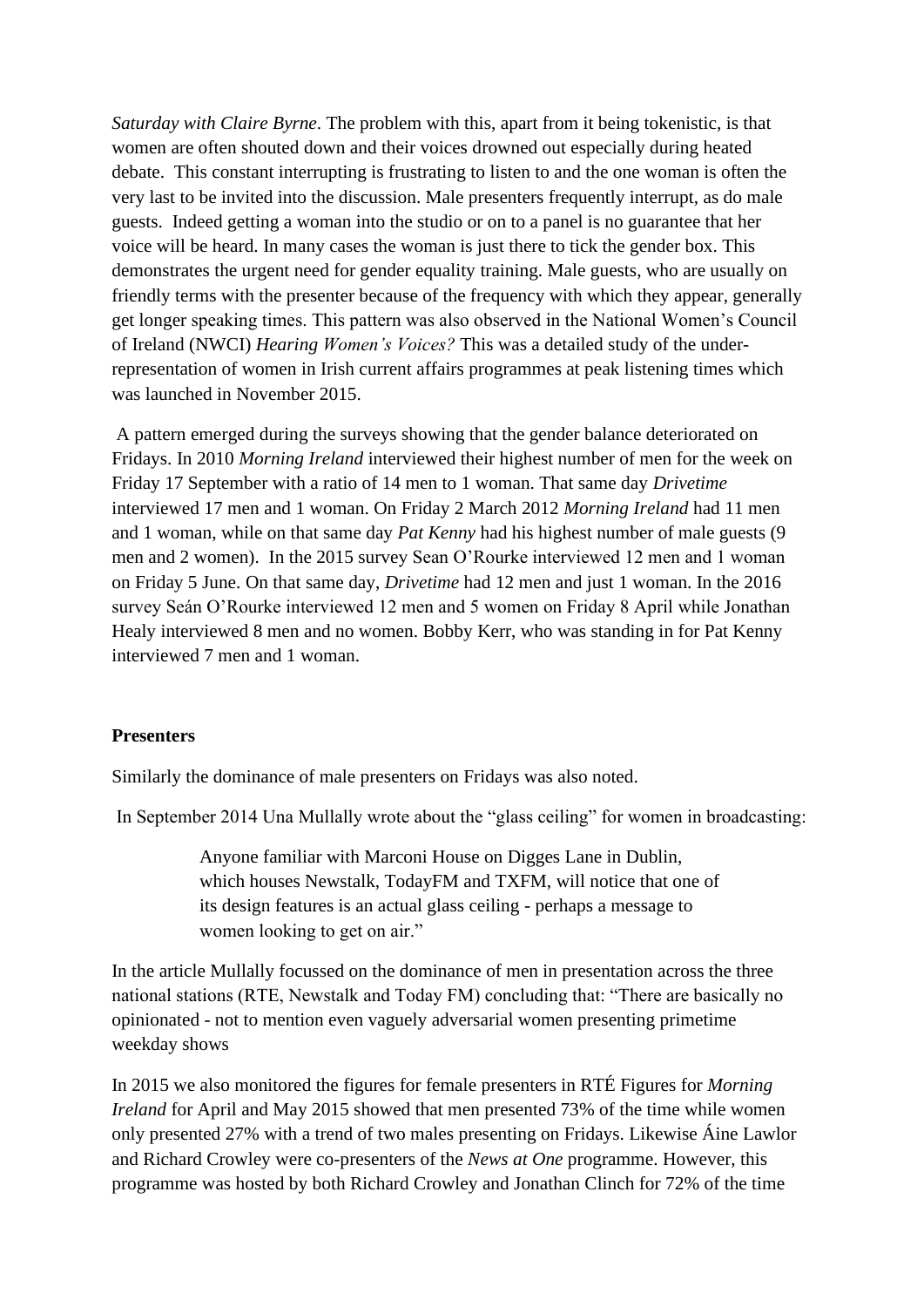over 43 days in April and May 2015, while Áine Lawlor presented 28% of the programmes. All the Friday programmes were presented by Richard Crowley. Also weekday current affairs presenters on Newstalk and Today FM are male i.e Ivan Yates, Chris Donoghue, Pat Kenny, Jonathan Healy, George Hook, and Matt Cooper.

Matt Cooper who presents *The Last Word* responded to the NWCI submission in an article in *The Irish Examiner* Friday 13 April 2012. This programme, which runs from 4.30-7pm, was the only programme monitored on Today FM. He robustly defended the policy they had on his programme for selecting guests. Over the six surveys this programme increased its presence of women from 14% in 2010 peaking at 28% in 2014 but slipping back to 23% in the latest survey. He was critical of the fact that he gave a lengthy interview to a female psychologist over three weeks and he was not credited with this. The survey was carried out over one of those weeks:

> When it comes to the news and current affairs of the day we try to get relevant participants on air, not commentators. Our criteria are that the person we ask to contribute should be involved in such a way to present relevant information and, if necessary, engage in debate. It is only when we fail to get principals that we fall back on commentators and then we try to achieve a 50/50 balance.

He also cited the number of women in the backroom team missing the point that it was male dominance of voices in presentation and contributions which we were surveying.

## **Programme Guests**

Another pattern we have noticed over the six surveys is that all three stations draw on the same pool of Dublin journalists and broadcasters for expert opinion. "Public service broadcasting is not well served by the narrow pool of Dublin journalists, economists, lobbyists and PR people who are invited on to panels in all stations." Journalist Rónán Lynch commented in *Village Magazine*, November 2014.

> Broadcasters are obliged to represent diversity of voices from different geographical regions and backgrounds ... all too often radio hosts reflexively turn to authoritative –sounding experts and commentators drawn from Ireland's elite effectively narrowing public discourse and closing down debate.

In the July/August edition of *Village Magazine* 2014 he gives a breakdown of guests on the *Marian Finucane Show*, both by profession and gender, which was monitored over the course of one year. Journalists/broadcasters were the highest profession represented with a figure of 74. Politicians were represented on the programme on 26 occasions; PR professionals 28;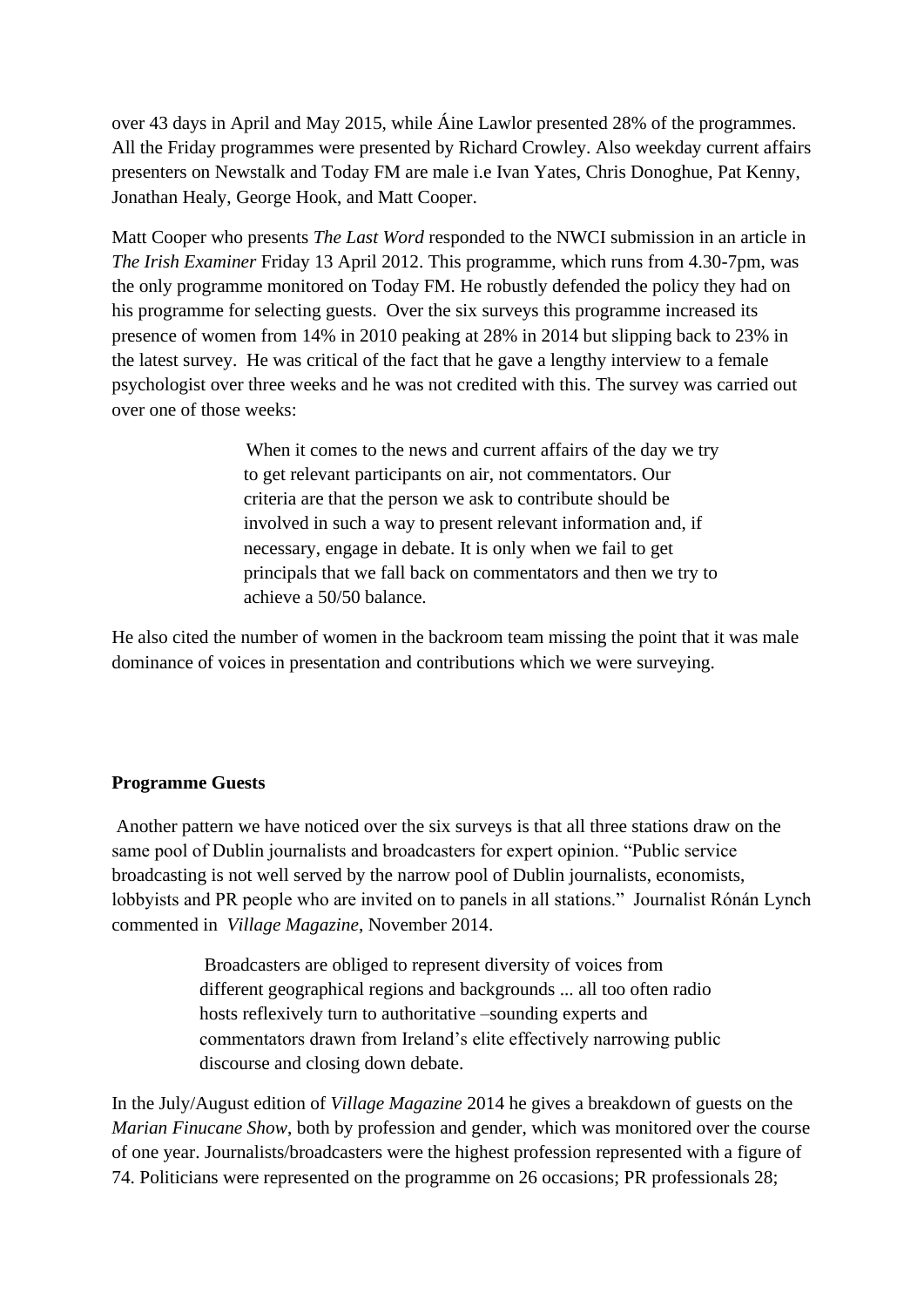legal professionals 26; academics 25 and business people 18. Charities, security analysts, doctors, actors/ writers and economists were in single figures

In December 2011 journalist and blogger, Gerard Cunningham, listed the names of 24 men and 7 women who feature regularly as panellists, across all three stations:

> Fine people all of them but here's the thing. I've heard each one of them so many times on panel discussions, talking about everything from the latest euro-crisis to the mysteries of twitter, that I can pretty much predict their opinions on the topic of your choice ... and every time they share their now-predictable worldviews, they do a little bit to limit everyone else's worldview too*.*

This opinion confirms our observations that programme makers across all three stations rely on a very narrow range of sources - most of whom are white, middle-class, middle-aged professional men. It does take an effort to seek out a broader range of people with opinions – there are a lot of young women (and young men) out there who are more than capable of discussing the issues of the day on these current affairs programmes.

In 2012, Mark Tighe (*The Sunday Times*) raised the question of where it is most of these panellists actually come from and he concluded: "Journalists from the Irish Times accounted for almost half of the  $\epsilon$ 120,000 that RTÉ paid its 10 most-used external correspondents in the past 3 years". This article was written as a result of a freedom of information request submitted by Éamon Ó Cuiv who also noted that "the same faces" were used repeatedly with "a huge concentration on Irish Times reporters." Ó Cuiv stated:

> The payments aren't the biggest issue, it's the frequency with which some organisations and journalists are used. Does regional spread, gender balance and a variety of views come into it? Or are we getting a concentration of views around the value system of one or two media outlets*.*

To date neither of these questions hAS been answered.

# **Solutions**

The results of the 2010 and 2012 surveys became part of a NWCI submission to the Broadcasting Authority of Ireland (BAI) on fairness and accountability in news and current affairs. However, when the BAI delivered their report, they said that they had no jurisdiction over stations when it came to gender balance. During the 2015 Marriage Referendum it ruled that balance must be maintained between the Yes and No sides and found against Derek Mooney for breaching this balance in an interview he carried out on his then *Mooney goes Wild* programme on RTE1. Stations ensure that political balance is maintained in their current affairs programme and the BAI can also rule on this. Is there a very narrow interpretation of what constitutes 'Fairness, Objectivity, and Impartiality' in news and current affairs with gender balance being the major casualty?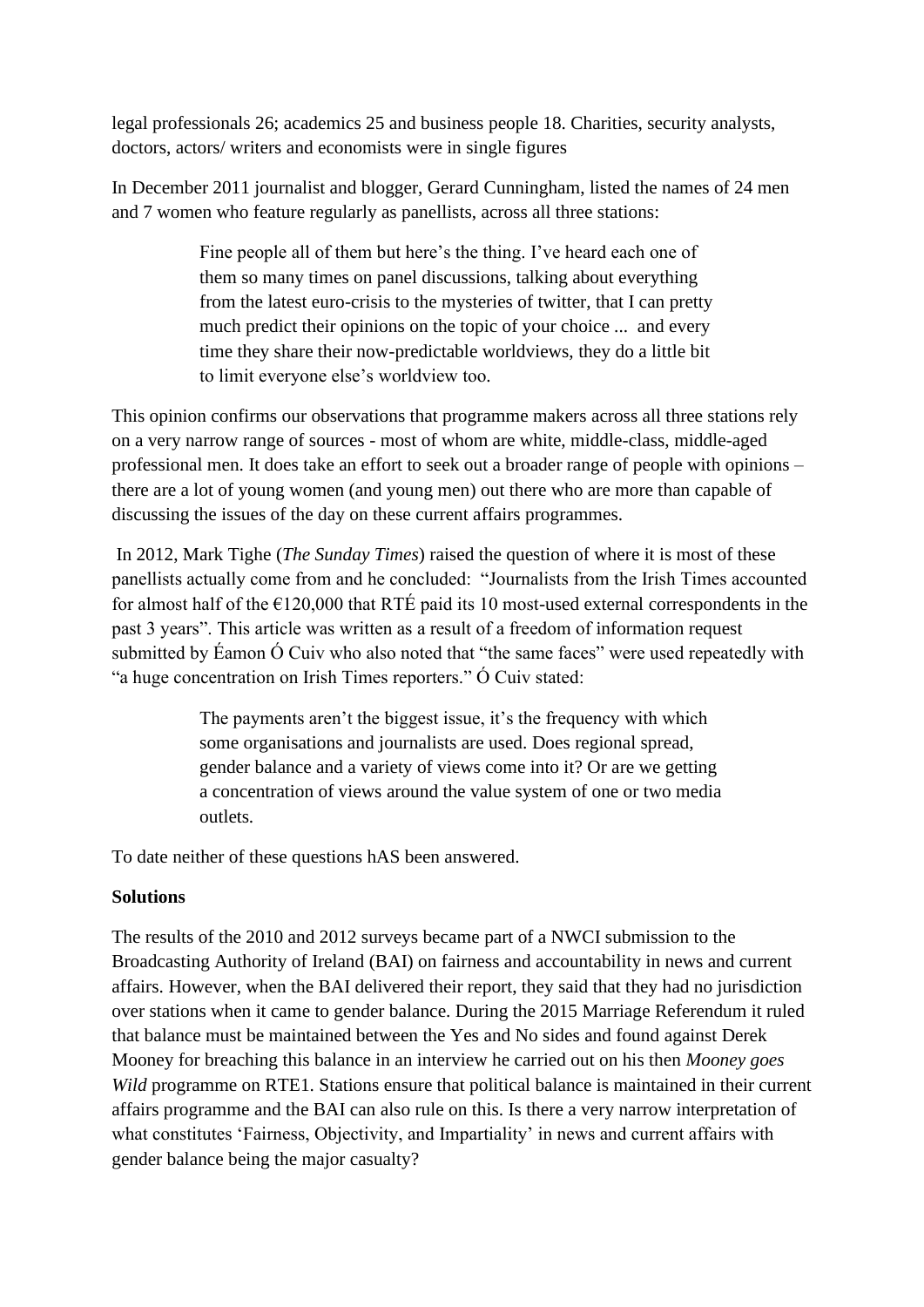Dr Tom Clonan provided us with a good insight into the prevailing macho culture in Irish current affairs programmes in an RTÉ documentary broadcast in 2015. Retired army officer Clonan, who became a whistleblower on bullying of women in the army, said on The Media Programme (RTÉ 1) on 19 April 2015 that:

> The military would be constructed as a very hyper masculine environment with a very robust canteen kind of culture in it...the research I conducted revealed unacceptably high levels of discrimination, harassment and particularly bullying and sexual violence against women in the army*.*

In his role as Security Correspondent he has been on many programmes across the media. On his encounter with the culture within Irish media he found:

> that many workplace settings within the media would make the army's eyes water in terms of the masculine, casual sexism and quite a lot of bullying in this environment.... I have been contacted by female journalists in Ireland who have repeated similar stories of harassment, sexual harassment and bullying...I think there is a requirement for major investigation and further analysis in order to remove those obstacles*.*

There was no follow up debate on the points made by Tom Clonan. He wasn't invited on to any panel to substantiate his allegations. This would have been an ideal opportunity for Irish media to debate the macho culture so starkly outlined by him. On that same programme Alison O'Connor made reference to the fact that at media news conferences 80%-90% of people who set the agenda for the day's news are men:

> "It's the macho culture to stay late and be seen to stay late... if you have an exclusively male environment, if decisions are taken at a level where it is testosterone driven with no oestrogen feeding in, then, the balance is all wrong".

In her Irish Times article 20 September 2012, journalist Laura Slattery wrote that at an evening news conference "a typical ratio of men to women is 15:1. When there are two women present, I count it as *a good day for the sisters.*" At a TV 50 event in Cork, in September 2012, the panel was asked what plans RTÉ had to address the gender imbalance problem over the following years. Panellist Steve Carson replied:

> "I agree there are not enough women on air. I don't buy the argument that it's hard to find women. Well, doing hard things is what we're all paid for."

That it is difficult to find women is an argument which has b een used too often by senior management to excuse the inexcusable. Another defence RTÉ, Newstalk and Today FM management have used in the past was to point to the high numbers of females behind the scenes *-* females engaged in editing, research and production. This is a weak argument and is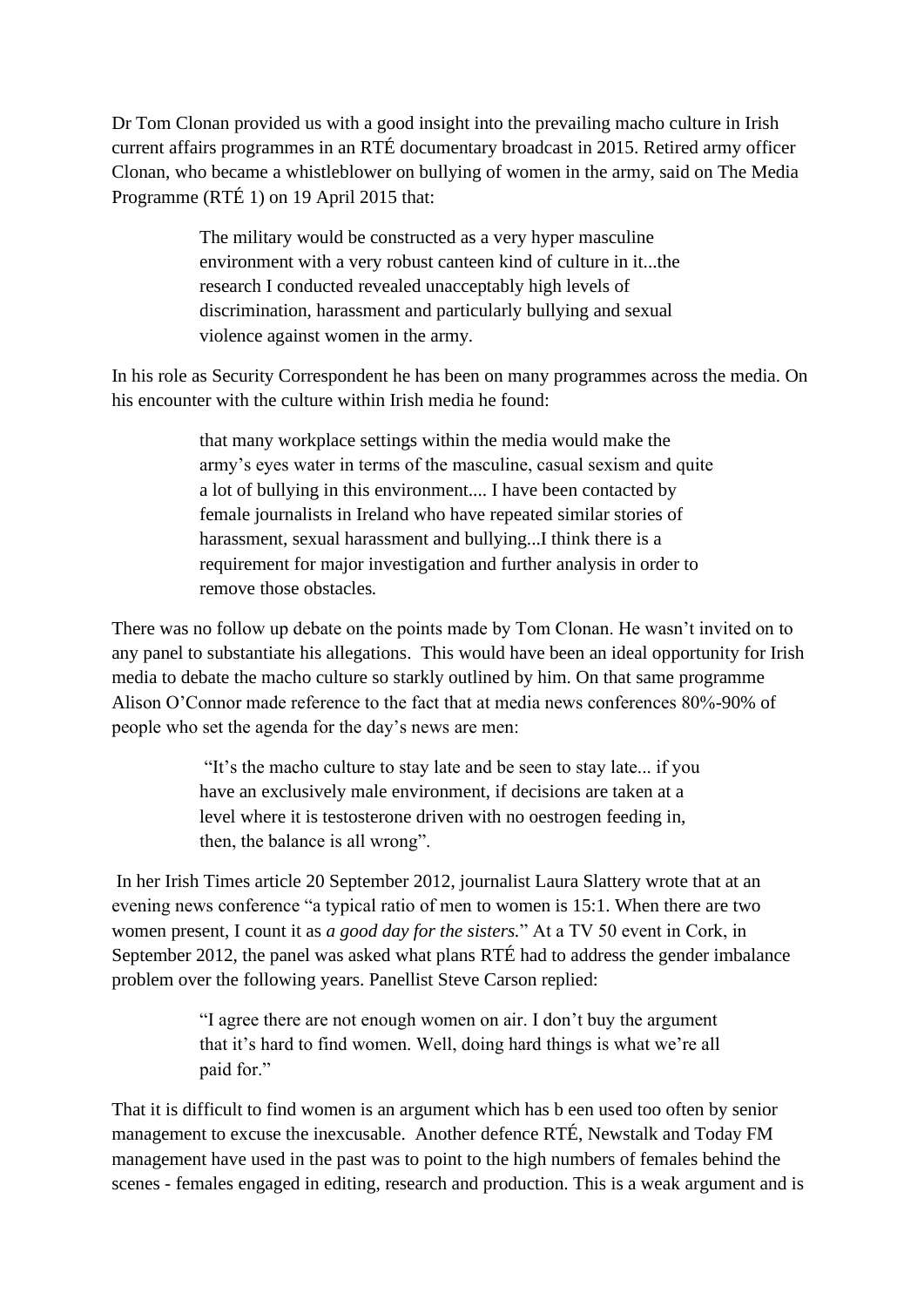not a good enough explanation for the absence of women's voices on the airwaves. A mindset and culture exists in the higher echelons of all three national stations resulting in the marginalisation of women's voices on current affairs debates.

The Gender Equality Task Force Progress Report to the National University of Ireland, Galway (NUIG) was published on Tuesday, 23 June 2015. Initially it made a number of recommendations to address the lack of women at senior levels in the university. This included the appointment of a Vice-President for Equality and Diversity and also that all senior management should go through 'unconscious bias' training. The final draft of the report which is soon to be published indicates that it will recommend that mandatory gender quotas be introduced to bring a 50:50 balance for senior posts at the university. The figures from our surveys show that the recommendations need to apply more widely as NUIG is not the only offender - just the one which was challenged and forced to address the issue.

In a documentary titled 'Leading Women' broadcast on Newstalk in 2014 Angie Mezzetti, former RTE newsreader and documentary producer, says that global companies such as Microsoft, Google, PWC and Accenture are now focussing on unconscious bias training to understand the obstacles preventing women from progressing in larger numbers into leadership roles in their companies. They have made gender equality "not just a nice thing to have but a key business agenda item" She interviewed Dr. Melrona Kirrane, Dublin City University Business School, who stated:

> It all starts with stereotyping. When you see somebody that you think belongs to a certain category...you ascribe a whole load of traits that go with that category to that person, simply because it reduces cognitive load...they are generalisations and they utterly blind us to the individual and we fail to see their unique characteristics.

In her study of 11 episodes of Prime Time during the 2011 General Election, Maynooth University lecturer, Dr Anne O'Brien found that "women's engagement with politics was gendered through processes of numeric underrepresentation, gendered visual practices, the use of predominantly male sources and by structuring the content of women's contribution to political debate". She found that filming of outside broadcasts, looking for the opinion of the public "showed that women were absent from the dominantly masculine public spaces where the report was filmed, such as a cattle mart, GAA grounds and a pub. In the report, the women interviewed were located at a housing estate and at a rowing club. Visually the reports carried 86 shots of men and only 29 shots of women.

## **Conclusion:**

After completing the six surveys it is evident that policies, training and mentoring are needed to change the tired existing formats and to reflect the diversity of voices which should be heard on the airwaves. All media organisations need to provide pathways for women until 50/50 parity is achieved. It is unacceptable that any public broadcaster could function without having a robust gender equality policy permeating the whole work force from Managing Directors down to new trainees. The stations should immediately introduce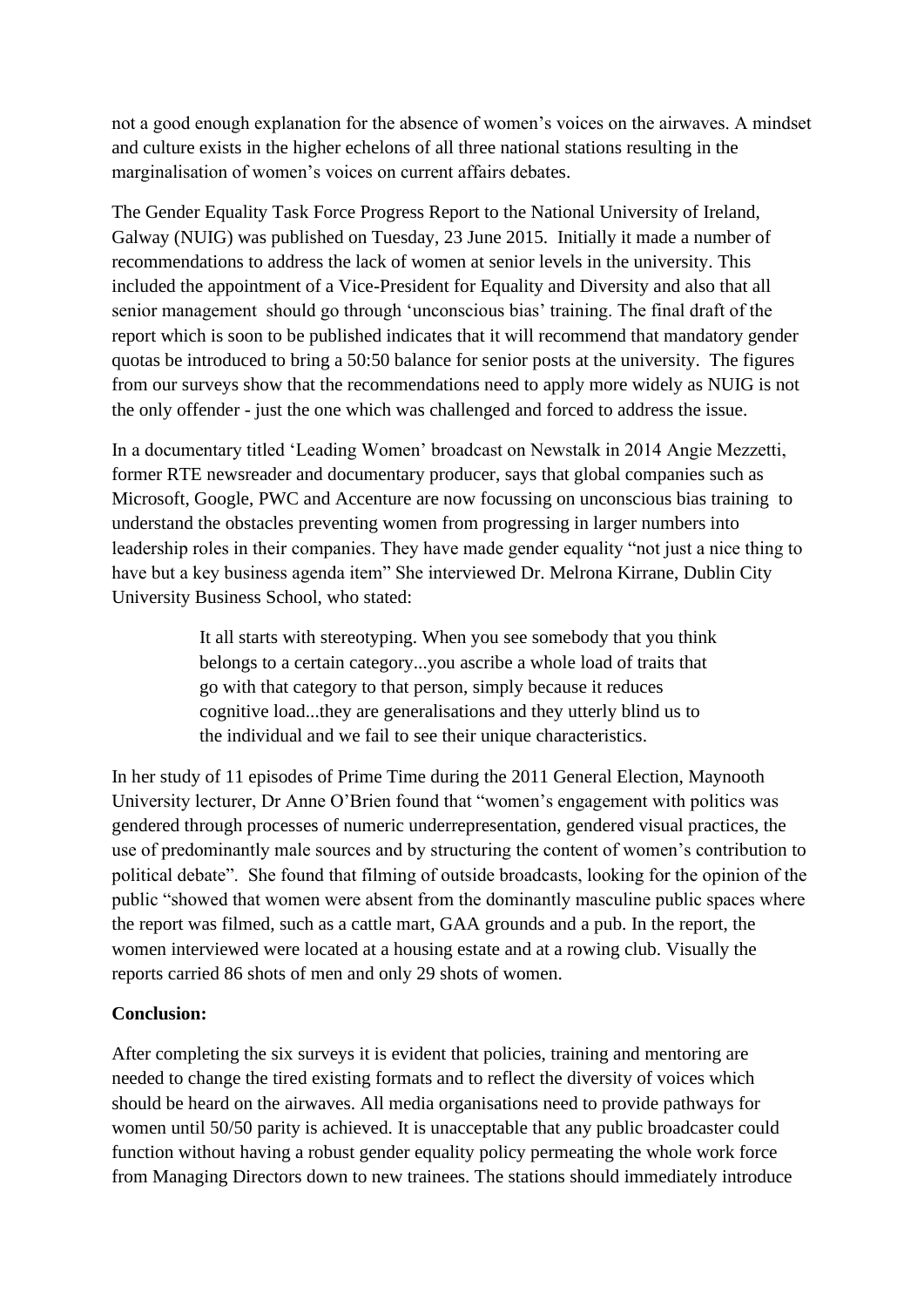training for all presenters and have guidelines for all guests invited on to current affairs programmes.

If a task force has recommended unconscious bias training for NUIG management and if global companies are providing training in it for their workforce surely then our media outlets in radio and TV should also be aware of the need for training to improve gender balance at all levels of their organisations but particularly for presenters and panellists. One suggestion could be replacing an absent presenter with a female, giving her an opportunity to train in and become familiar with the role, rather than bringing in yet another male which tends to be current practice.

#### A *Guardian* editorial published 7 November 2014 stated that:

"The BBC has a special duty, through the universality of the licence fee, to lead the way. It has identified gender equality as a priority ... What we see matters to all of us; equality cannot be left to chance".

In the Irish context RTÉ has that same "special duty" to lead the way because it is also the recipient of the Irish licence fee. Like the BBC RTÉ and the other two stations have a lot to do.

There has been a big increase recently in the popularity of local radio. According to Rónán Lynch *Village Magazine,* 19 August 2014:

> When Community radio stations run training courses, they teach journalists to talk to the 'people on the ground' recognising that the voices of ordinary people are rarely heard on national radio unless they have suddenly become newsworthy because they've been the victim of a crime. The community radio approach is not found on national radio, as professional training teaches journalists to seek out authoritative voices, particularly people who speak for others: politicians, fellow journalists, and spokespeople for causes or movements ... it's an almost unconscious pattern of privileging uppermiddle*-*class voices.

With the introduction of gender quotas we have seen a modest rise in the representation of women in Dáil Éireann. Our low representation in the past is certainly one of the consequences of what Una Mullally often refers to as the "intentional sexual bias that sidelines women's voices on the airwaves". Political parties have been forced to address this issue by the introduction of quotas as outlined by lecturer and researcher Dr. Fiona Buckley in an article she published on 10 September 2013. Thanks to the gender quotas which were imposed for the recent election the female representation in the Dáil has now reached 22%. It is well beyond time for media decision makers and managers to seriously address the issue of "missing voices" in current affairs programming. As Tom Clonan concluded in his *Media Show* on RTÉ 1 on 19 April 2015: